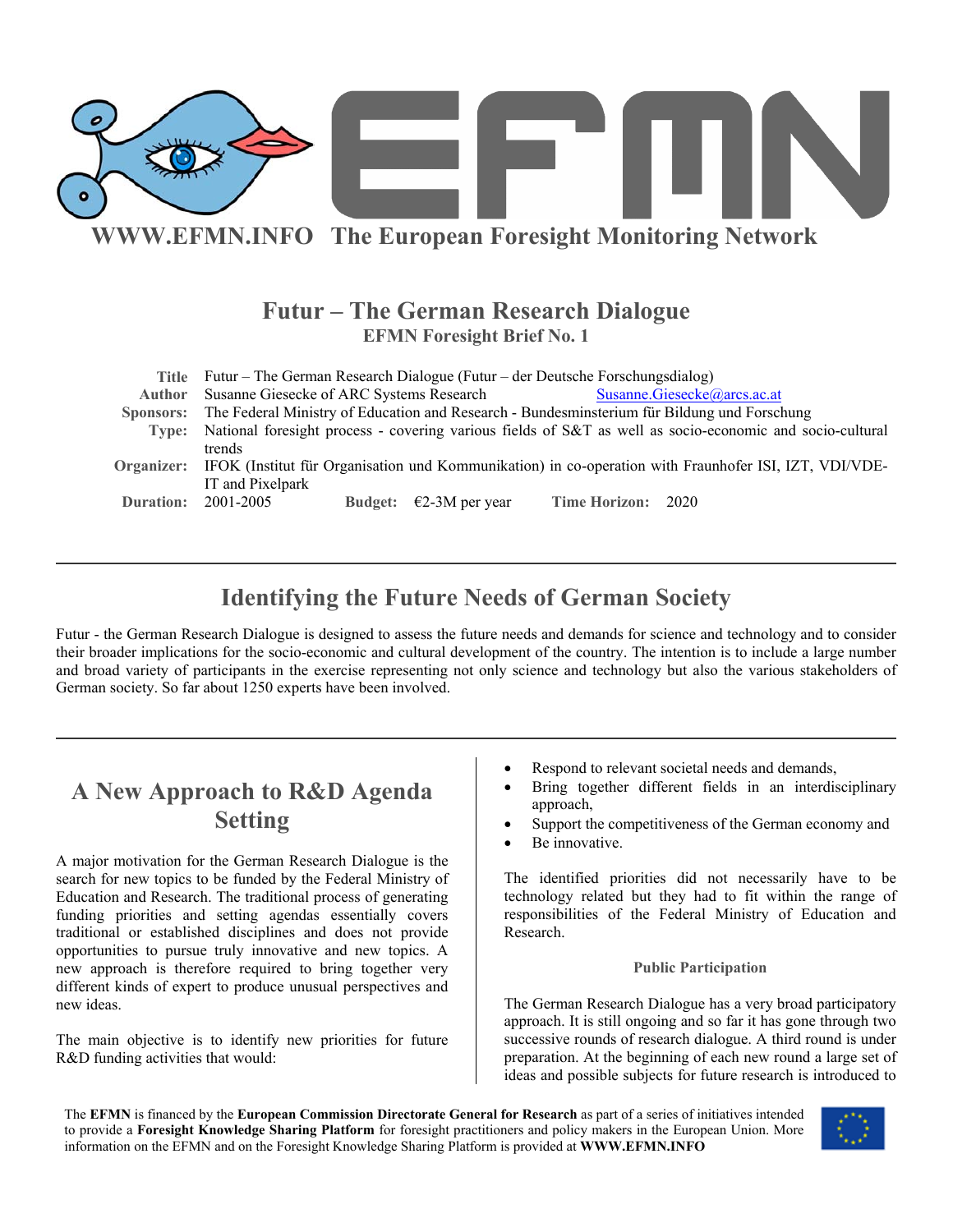a large number of experts representing various scientific and societal fields – experts from research organisations, NGOs, education, culture and industry.

In the first round these ideas came from the Futur consortium. In subsequent rounds new ideas are generated by online discussions involving members of the Futur community. Some experts are nominated by the consortium or by the ministry. However anyone interested in contributing can apply to participate in the activities that make up the research dialogue, and become members of the Futur Community.

To get started participants gather together to deliberate in open conferences or in similar but not strictly structured events. The subjects that seem most interesting are discussed, selected, and condensed.

In subsequent events - spread over the following year - the topics are filtered once again and focused by groups of selected experts representing different disciplines to cover as many aspects as necessary.

This entire process is supported by creativity workshops and future workshops (Zukunftswerkstätten).

In each round of the research dialogue, representatives of the ministry are included in the working groups to make sure that the results can be translated into policy activities that fall within the competence of the ministry. The selection round is finalized by a voting process. Various approaches are used including online-voting among the actors involved. In the last round of the research dialogue somewhere between 12 and 20 subjects compete against each other until two to four priorities are identified and presented to the ministry for policy implementation.

### **Identification of Lead Visions**

Futur - The German Research Dialogue has now entered its third round. Four 'lead visions' have been formulated and agreed upon for policy action by the ministry in charge. These topics link socio-economic and technological trends in a complex and inter-dependent way. The technology and socioeconomic dimension of these visions cannot be strictly separated from each other.

These Lead Visions and further topics currently under discussion by expert focus groups in cooperation with the ministry are briefly described in the following sections. They correspond to socio-economic or cultural trends and trend breaks identified in the course of the research dialogue.

### **Socio-Economic Challenges**

*'Creating Open Access to Tomorrow's World of Learning'* is a lead vision hinting at a society where every individual is capable and willing to continue learning throughout life. It envisages a society where each member is guaranteed access to his/her individual worlds of learning, adaptable to personal needs, comprising institutional as well as human resources. Other aspects of this lead vision are questions of certification of education and qualification as well as the networking of locations offering education.

*'Healthy and Vital throughout Life by Prevention'* is a lead vision that reflects the aging society in Germany – not only in order to save medical costs. The goal to stay healthy by preventive activities rather than mending health problems by conventional medicine is to be attained by means of healthconscious behaviour by each individual. The focus is thus put on research and development to create the conditions for efficient prevention in the future.

*'Quality of Life through Healthy Nutrition'* addresses the question how a balanced diet can increase human health. The topic has recently become a lead vision and touches issues such as sustainable supply chain of nutrition, transfer from nutrition science into every-day practice, and the role of the food sector in the innovation system.

*'Water as resource – visions for a guaranteed supply and access for all in the 21st Century'* is not a lead vision yet but one of the topics presently discussed for becoming a research priority. This theme is going to deal with new technologies for the processing, distribution, use, regeneration and substitution of water and will be coupled with new concepts of water management for contributing to a sustainable and efficient use of water. The issue will be combined with the underlying thematic of complexity management.

#### **Technological Trends**

*'Understanding thought processes'* was identified as a lead vision for the exploration of how the brain manages information processing, cognition and creativity. This topic is coupled with concerns on how teaching and learning strategies can be more efficient. One anticipated area of application is the development of medical neuro-prostheses that could give physically challenged people a new perspective. A new and comprehensive approach that was to be pursued with the lead vision would be the experimental combination of computer simulation and mathematical models as it is undertaken in computational neuroscience.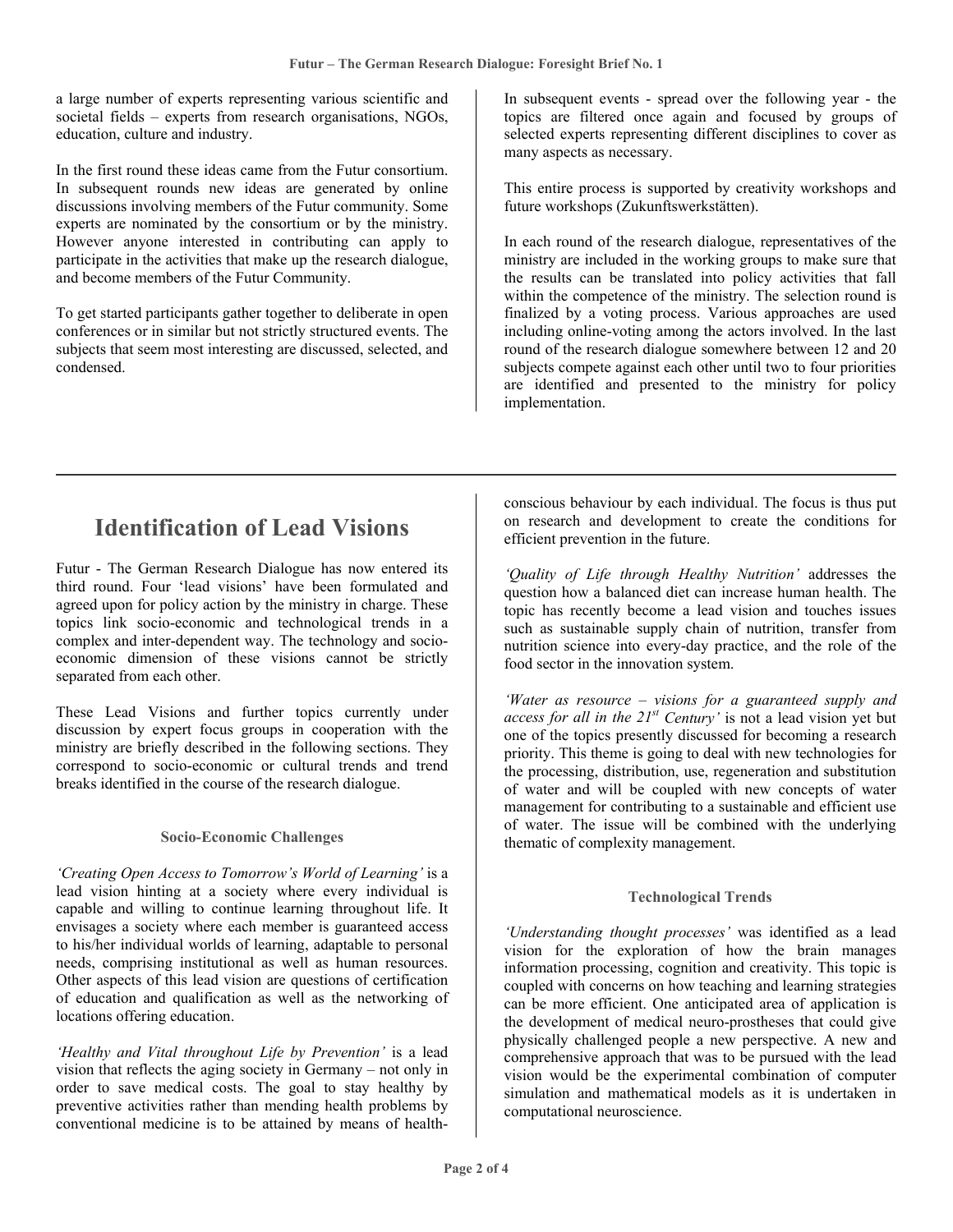*'Living in a Networked World: Individual and Secure'* is the title of the lead vision that wants to create a more personal access to the ongoing and accelerating networking of information technologies. It is thus oriented at adapting digital networks according to the user by acknowledging his/her autonomy and individual needs. Besides, the networked world is supposed to serve as a reliable infrastructure, allowing a bidirectional flow of information any time, any place and at any situation. Even though the networks and technologies should be individualized, the social context of the individual always has to be taken into consideration to prevent social isolation.

 *'Bionics: Ideas from Nature for intelligent housing'* is based on the assumption that by analysing and copying construction principles as they are applied by nature housing can be adjusted and designed according to the changing demands and needs of inhabitants. This strategy is supposed to increase the quality of living and at the same time decreasing the energy consumption. Principles of sustainability are to be combined with user friendliness, aesthetics and marketability.

*'Biological engineering'* is a subject for a possible future lead vision aiming to use biological systems, biological engineering and engineering sciences. The expectation is that this combination would open up new possibilities for the systemic technical use of biological systems.

### **Bottom-up Process**

The German Research Dialogue Futur was designed as a bottom up process. That is to say that the priorities were formulated over the course of a range of conferences, workshops, focus group meeting as well as online-voting. The direction and results were open. What makes this process and its results so important to German society and to the Ministry of Education and Research is the consensus it achieved over the research topics that should be addressed through funding today in order to have a comfortable life beyond the year 2020 and in order to maintain a sustainable standard of living for generations to come.

# **From Participation to Implementation**

Futur – The German Research Dialogue is a process initiated and funded by the Federal Ministry of Education and Research and it is primarily interested in the formulation of new research priorities. The assessment of future developments falls into the domain of the ministry. Futur does not however touch upon policy issues that fall within the jurisdiction of other ministries or political actors.

For the first round of Futur no additional money was available for funding programmes that would act upon the Lead Visions by supporting research intended to contribute to their development. Nevertheless funding is available through existing R&D programmes to pursue these issues.

All issues identified as future R&D priorities by the German Research Dialogue address expected opportunities and challenges as well as obstacles to progress. Each issue raised requires an individually designed solution. It is too early to present results of the projects that have only recently started and most of these will run for a couple of years.

#### **Redefining Funding Programmes**

The Lead Visions have helped to identify a number of priorities for R&D policy makers in Germany. Some of these are being addressed on the basis of projects funded in existing or new funding programmes.

The most prominent ones which are already being acted upon are as follows:

- Among the projects with regard to the lead vision *'Living in a Networked World'* the ministry initiated *'Verisoft'* to support the development of IT security standards. The project's goal is to achieve the uniform and formal verification of computer systems and to mathematically prove the correctness of the systems used. This research will be applied to the automotive industry, security technology as well as to the medical sector.
- Another project initiated was *'SmartWeb'* in order to develop software that helps the web to understand the content of entire sentences.
- In response to the lead vision *'Understanding Thought Processes'* the ministry set up a '*National Network on Computational Neuroscience'* consisting of local centres reinforced through the concentration and expansion of already existing capacities.
- An ongoing medical research programme took up the incentives given by *'Healthy and Vital throughout Life by Prevention'*. Accordingly prevention research projects will develop new concepts and instruments against the diseases of civilisation.

Other Lead Visions have not yet been transferred into funding programmes.

The lead visions and any additional activities that might derive from the process as a whole, represent a consensus achieved by the actors involved – both the experts and the representatives from the ministry.